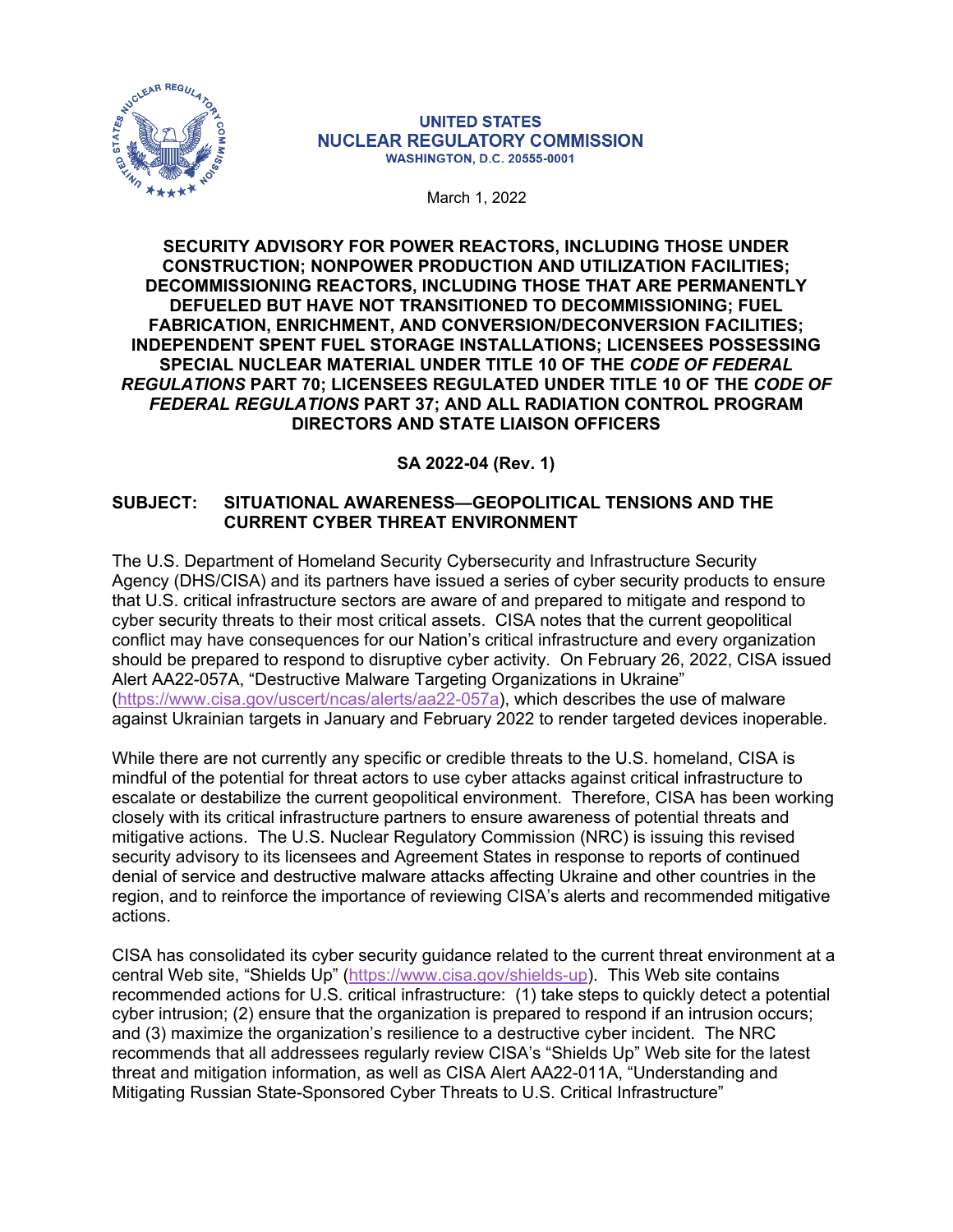([https://www.cisa.gov/uscert/ncas/alerts/aa22-011a\)](https://www.cisa.gov/uscert/ncas/alerts/aa22-011a), and take appropriate mitigative actions in accordance with licensee procedures and cyber security plans, as applicable.

Suspicious activity reporting is important to the U.S. Government's security mission. The NRC encourages its licensees to remain vigilant and report cyber-related suspicious activity to CISA at (888) 282-0870 or [central@cisa.dhs.gov,](mailto:central@cisa.dhs.gov) or to the Federal Bureau of Investigation (FBI) via your local FBI field office or its 24-hour Cyber Watch at (855) 292-3937 or [cywatch@fbi.gov](mailto:cywatch@fbi.gov). Licensees subject to Title 10 of the *Code of Federal Regulations* (10 CFR) 73.54, "Protection of digital computer and communication systems and networks," are reminded of their obligation to report to the NRC certain cyber-related events under 10 CFR 73.77, "Cyber security event notifications."

If you have any questions concerning this advisory, contact the technical point of contact below.

**Backfit Analysis Statement:** This security advisory does not amend or impose new requirements or constitute a new or different regulatory staff position interpreting Commission rules and, therefore, does not constitute backfitting as defined in 10 CFR 50.109, "Backfitting," or 10 CFR 70.76, "Backfitting," or 10 CFR 72.62, "Backfitting." Consequently, the staff did not perform a backfit analysis.

**Paperwork Reduction Act Statement:** This security advisory does not contain information collections and, therefore, is not subject to the requirements of the Paperwork Reduction Act of 1995 (Title 44 of the *United States Code*, Section 3501, et seq.).

Signed by Lee, Samuel on 03/01/22

Approved by:

 Samuel S. Lee, Acting Director Division of Security Operations Office of Nuclear Security and Incident Response

Technical Contact: NRC Cyber Assessment Team [cyber@usnrc.onmicrosoft.com](mailto:cyber@usnrc.onmicrosoft.com)